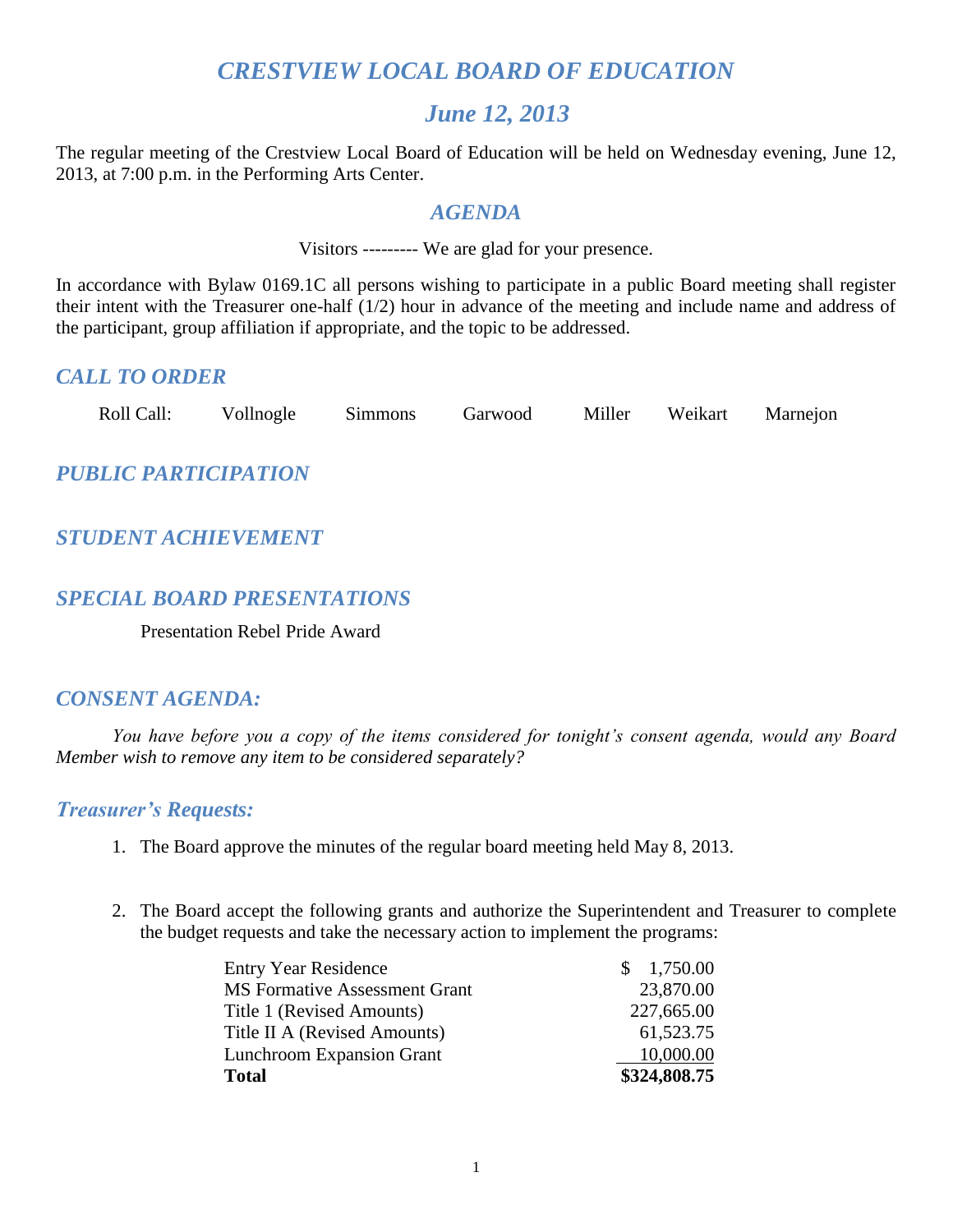3. The Board approve Temporary Appropriations for FY 2014 as prepared and presented by the Treasurer as follows:

| \$3,500,000.00 |
|----------------|
| 235,000.00     |
| 300,000.00     |
| 200,000.00     |
| 4,000.00       |
| 40,000.00      |
| 500,000.00     |
| 40,000.00      |
| 40,000.00      |
| 2,000.00       |
| 2,000.00       |
| 2,500.00       |
| 70,000.00      |
| 18,000.00      |
| 20,000.00      |
| 10,000.00      |
| 20,000.00      |
| \$5,003,500.00 |
|                |

### *Superintendent's Requests:*

- 1. The Board grant maternity leave requested by Jamie Perna, Crestview High School Teacher, beginning of 2013-14 school year through October 25, 2013.
- 2. The Board approve to amend the 2012-13 supplemental contract of Jacklynn Mercer for the High School-Higher Education Alignment Grant.
- 3. The Board accept the 2013-14 supplemental contract resignation of Michael Adams for CMS  $8<sup>th</sup>$ Grade Boys Basketball Coach.
- 4. The Board grant supplemental contracts to the following licensed personnel for the 2013-2014 as per salary schedule for the assignment designated; all required reports are on file:

Lisa Hughes – CES Intervention Summer School Teacher (2013) Lisa Hughes – CES Library/Multi Media Martha Helle – CES Intervention Summer School Teacher (2013) Ashley Bartholomew – CES Intervention Summer School Teacher (2013) Ann Hall – CHS Annual Advisor Ann Hall – CMS Drama Advisor Jamie Perna – CHS Art Club Kathy Bennett – CHS Freshman Class Advisor Phylicia Joy – CHS Math Club Advisor Grady Long – CHS National Honor Society Advisor Jackie Mercer – Sophomore Class Advisor Jackie Mercer – CHS Student Council Advisor Tanja Simione – CHS Varsity Girls Head Track Coach Greg Woolman – CHS Varsity Boys Head Track Coach Greg Woolman – CMS 8<sup>th</sup> Grade Boys Basketball Coach Cynthia Straney – CMS Girls Track Coach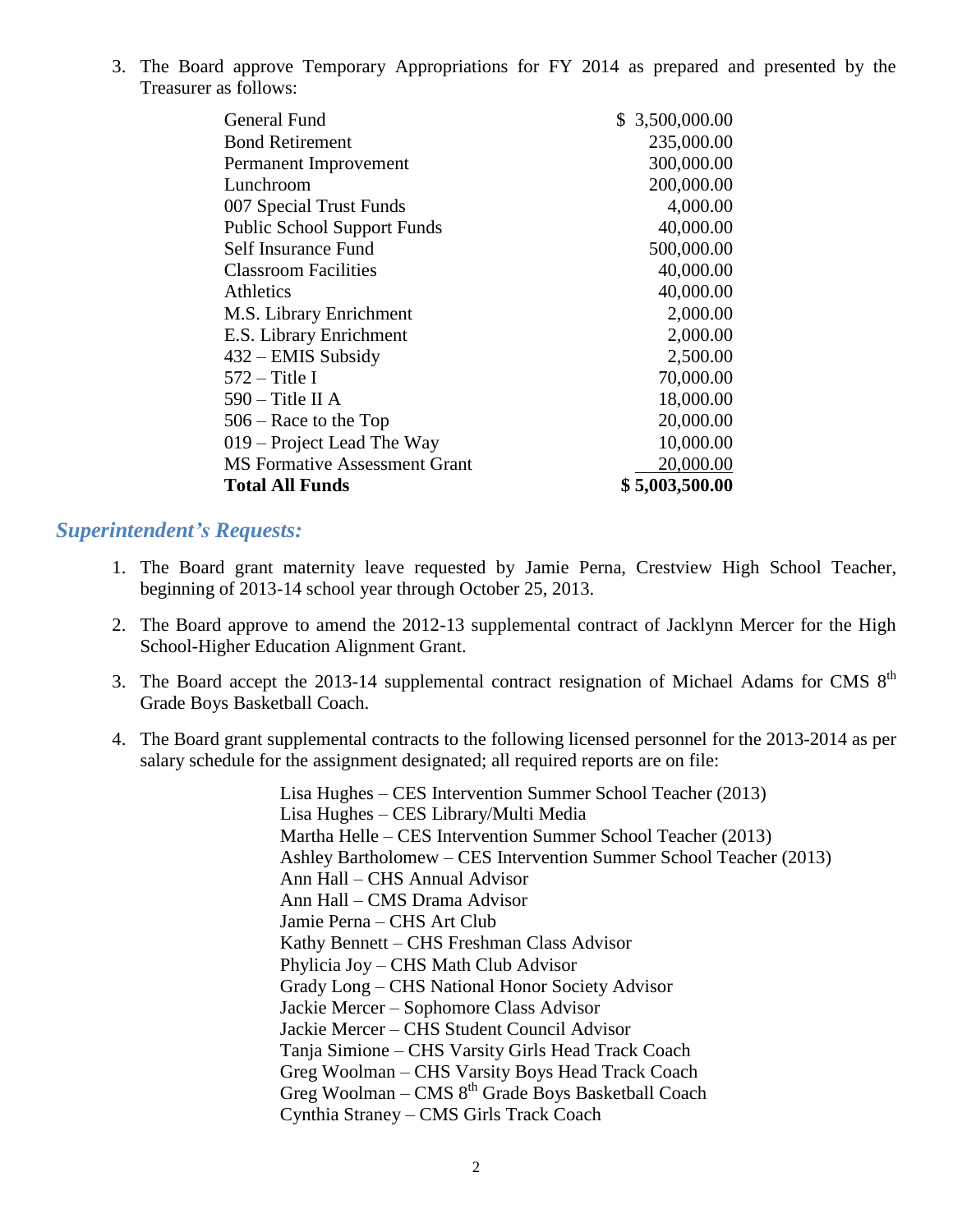5. The Board grant supplemental contracts to the following nonteaching personnel for the 2013-14 school year as per salary schedule for the assignment designated pursuant to O.R.C. 3313.53; all required reports are on file:

> Jamiel Radman – CMS Boys Track Coach Jonathan Kinkead – CHS Varsity Boys Head Soccer Coach Pamela Veiock – CHS OGT Summer School Teacher Daryl Miller – CHS Computer Club Advisor

6. The Board grant supplemental contracts to the following nonteaching personnel for the 2013-14 school year as per salary schedule for the assignment designated pursuant to O.R.C. 3313.53; pending receipt of all required reports:

Theresa Dallies – CHS Varsity/J.V. Fall Sports Cheerleader Advisor

7. The Board approve the following as non-paid volunteers for the 2013-14 school year; all required reports are on file:

> Richard Ferris - Volunteer Assistant Football Coach Judy Gregory - Volunteer Assistant Girls Volleyball Coach Janet Muntean - Volunteer Assistant Girls Volleyball Coach Aricka Gates - Volunteer Assistant Girls Basketball Coach

8. The Board approve the student/parent handbooks for the 2013-14 school year as presented for the following:

> Crestview High School Crestview Middle School Crestview Elementary School

- 9. The Board approve to non-renew the limited teaching contract of Pamela Veiock at the end of the 2012-13 school year, as per O.R.C. 3319.11.
- 10. The Board approve the reassignment of administrative personnel, Karen Sapp from CES Assistant Principal/A.D. to CMS Assistant Principal/A.D., effective the 2013-14 school year.
- 11. The Board approve the reassignment of the following licensed personnel, effective the 2013-14 school year.

Thomas Watson, CES 4<sup>th</sup> Grade Teacher to CMS 5<sup>th</sup> Grade Teacher Joanna Ippolito, CMS 5<sup>th</sup> Grade Teacher to CMS 6<sup>th</sup> Grade Teacher Scott Mealy, CHS Special Education Teacher to CMS Special Education Teacher Darren Miller, CMS Guidance Counselor to CHS Guidance Counselor Michael Fay, CHS Music Teacher to CES Music Teacher Carl Snyder, CMS Music Teacher to CHS Music Teacher Kathy Bennett, CHS Librarian/Technology to District Technology Resource

12. The Board employ the following licensed personnel to be granted a one (1) year limited contract for the 2013-14 school year according to the salary schedule as recommended by John A. Dilling, Superintendent; pending receipt of all required reports:

> Matthew Bradley – CHS Integrated Language Arts 7-12 Kara Headland – CHS Special Education K-12 Matthew Evans – CMS Special Education K-12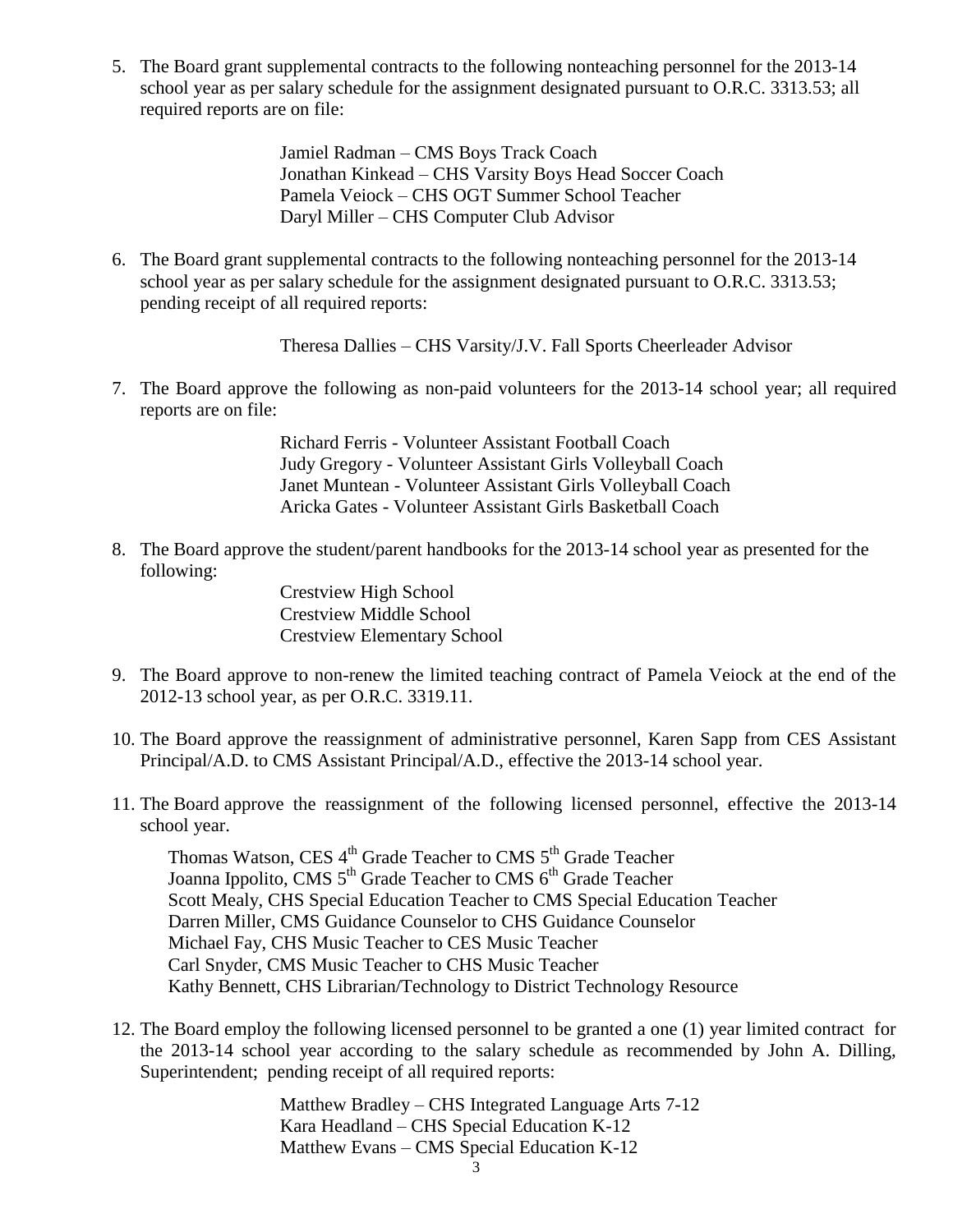- 13. The Board grant a one (1) year limited administrative contract and fringe benefit package as per established guidelines to Ron Milliron, Supervisor Transportation/Mechanical, beginning July 1, 2013 through June 30, 2014; 260 work days at the salary of \$45,863.00 as recommended by John A. Dilling, Superintendent; pending receipt of all required reports.
- 14. The Board approve following certificated personnel be placed on the approved substitute list for the 2012-13 and 2013-14 school years, be granted a limited teaching contract, substitute basis only, according to salary schedule; all required reports are on file:

*Tutoring/Home Instruction* - Phylicia Joy – Integrated Mathematics 7-12

- 15. Request: The Crestview Board of Education pursuant to SB165 adopt interim end of course exams for American History and American Government as presented beginning with the 2013-14 school year.
- 16. The Board grant permission to ACCESS the authority to install, operate, maintain, repair and replace network equipment in each school building.
- 17. The Board to approve the student accident insurance for the 2013-14 school year be available for student purchase through Markel Insurance Company, local agent being McKinstry & Associates. Student enrollment cost:

| School-time Plan | \$ 33.00 | $(2012-13 - $30.00)$  |
|------------------|----------|-----------------------|
| 24 Hour Plan     | 131.00   | $(2012-13 - $124.00)$ |
| Football         | 267.00   | $(2012-13 - $205.00)$ |

18. The Board approve a resolution to adopt the statement of agreement to participate in the School Lunch Program and to provide free and reduced-price meals effective for the 2013-14 school year.

> To appoint Darlene Peddicord, Cafeteria Supervisor, to review the applications. To appoint John A. Dilling, Superintendent, to administer fair hearing process.

- 19. The Board approve to adopt the Administrative Handbook as presented effective July 1, 2013.
- 20. The Board approve to adopt the Central Office Handbook as presented effective July 1, 2013.

## **END of CONSENT AGENDA**

Recommend the Board approve the consent agenda as presented:

Moved by \_\_\_\_, second by \_\_\_\_\_\_ to approve consent agenda. Vote yes:  $\_\_\_\_\_\$ Vote no: \_\_\_\_\_, \_\_\_\_, \_\_\_\_, \_\_\_\_, \_\_\_\_, Absent: \_\_\_\_\_, \_\_\_\_\_. Motion carried \_\_\_\_\_. Failed \_\_\_\_.

## *Treasurer's Requests/Recommendations not included in Consent Agenda:*

1. Recommend: The Board approve financial reports and investments as prepared and presented.

Moved by \_\_\_\_\_, second by \_\_\_\_\_. Vote yes: \_\_\_\_\_, \_\_\_\_\_, \_\_\_\_\_, \_\_\_\_\_, \_\_\_\_\_. Vote no: \_\_\_\_,  $\frac{1}{\sqrt{2\pi}}$ ,  $\frac{1}{\sqrt{2\pi}}$ ,  $\frac{1}{\sqrt{2\pi}}$ ,  $\frac{1}{\sqrt{2\pi}}$ ,  $\frac{1}{\sqrt{2\pi}}$ ,  $\frac{1}{\sqrt{2\pi}}$ ,  $\frac{1}{\sqrt{2\pi}}$ ,  $\frac{1}{\sqrt{2\pi}}$ ,  $\frac{1}{\sqrt{2\pi}}$ ,  $\frac{1}{\sqrt{2\pi}}$ 

- 2. Recommend: The Board accept donations from:
	- a. Crestview Elementary PTO \$ 100.00 to Cafeteria<br>b. Corey & Michelle Bowker \$ 500.00 to CHS Girls<br>c. Crestview Elements 6 3
	-
- 
- b. Corey & Michelle Bowker \$ 500.00 to CHS Girls Basketball
- 
- c. Crestview Elementary Staff  $\qquad$  \$ 53.21 to Pelino Scholarship Fund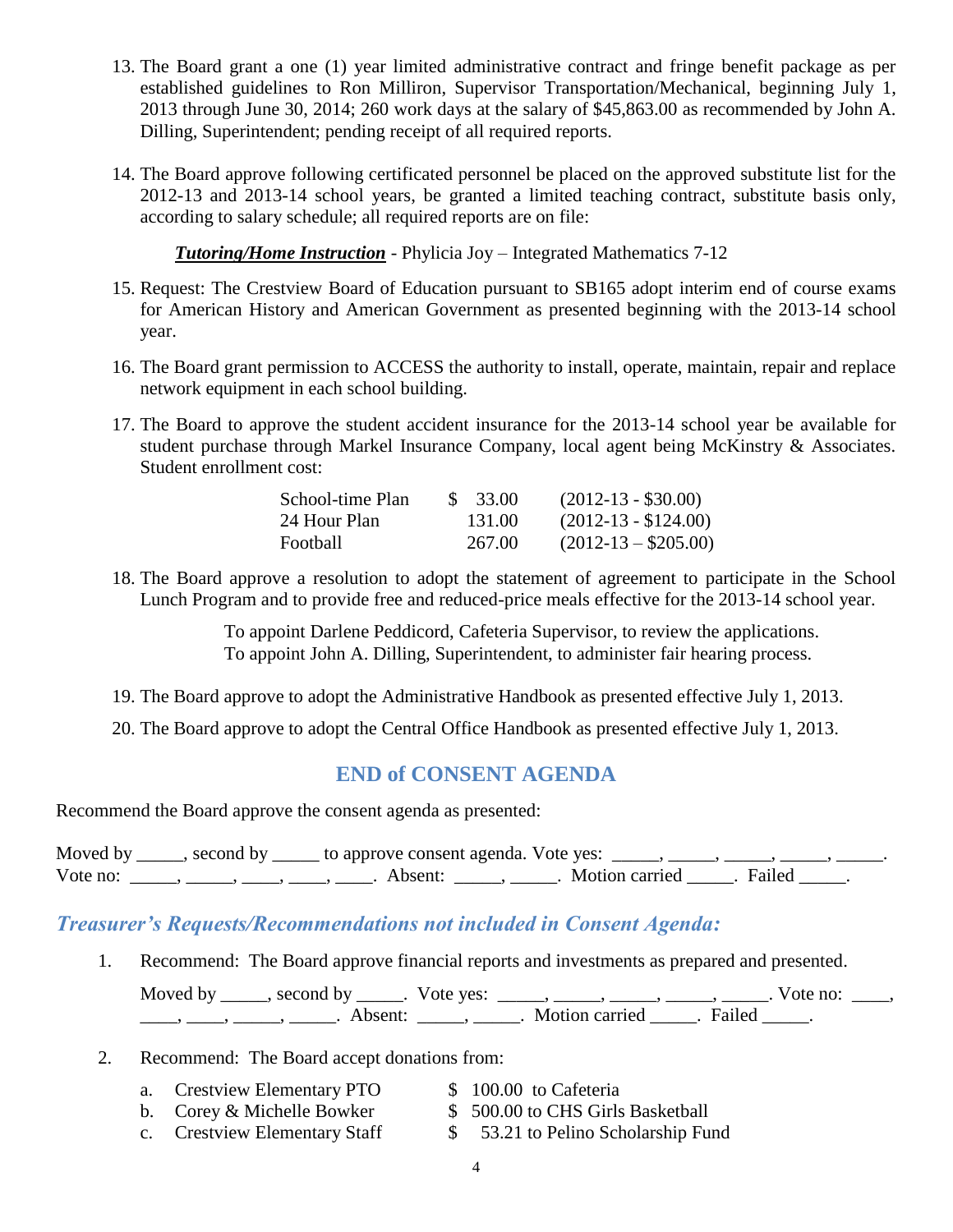|    | d. Anonymous<br>e. Mr. & Mrs. H. Joseph Marra                           | $\mathbb{S}$ | 50.00 to Varsity Track<br>\$ 50.00 to Pelino Scholarship Fund                                                                                                                                                                                                                                                                                                                                                                                                                                                               |
|----|-------------------------------------------------------------------------|--------------|-----------------------------------------------------------------------------------------------------------------------------------------------------------------------------------------------------------------------------------------------------------------------------------------------------------------------------------------------------------------------------------------------------------------------------------------------------------------------------------------------------------------------------|
|    | f.<br>Judy Dew                                                          |              | \$ 25.00 to Pelino Scholarship Fund                                                                                                                                                                                                                                                                                                                                                                                                                                                                                         |
|    | g. Vinyl Profiles, LLC                                                  |              | \$1000.00 to CHS Football                                                                                                                                                                                                                                                                                                                                                                                                                                                                                                   |
|    |                                                                         |              | Moved by _____, second by _____. Vote yes: _____, _____, _____, _____, _____. Vote no: ____,<br>$\frac{1}{1}, \frac{1}{1}, \frac{1}{1}, \frac{1}{1}, \frac{1}{1}, \frac{1}{1}, \frac{1}{1}, \frac{1}{1}, \frac{1}{1}, \frac{1}{1}, \frac{1}{1}, \frac{1}{1}, \frac{1}{1}, \frac{1}{1}, \frac{1}{1}, \frac{1}{1}, \frac{1}{1}, \frac{1}{1}, \frac{1}{1}, \frac{1}{1}, \frac{1}{1}, \frac{1}{1}, \frac{1}{1}, \frac{1}{1}, \frac{1}{1}, \frac{1}{1}, \frac{1}{1}, \frac{1}{1}, \frac{1}{1}, \frac{1}{1}, \frac{1}{1}, \frac{$ |
| 3. | alternate to OSBA Capital Conference in Columbus, Ohio, November, 2013. |              | Recommend: The Board approve to appoint _________________ delegate, and _______________                                                                                                                                                                                                                                                                                                                                                                                                                                     |

Moved by \_\_\_\_\_, second by \_\_\_\_\_. Vote yes:  $\_\_\_\_\_\_\_\_\_\_\_\_\_\_\_$  \_\_\_\_\_, \_\_\_\_\_, \_\_\_\_\_. Vote no:  $\_\_\_\_\_\_\$ \_\_\_\_\_, \_\_\_\_\_\_, \_\_\_\_\_\_\_. Absent: \_\_\_\_\_\_, \_\_\_\_\_\_. Motion carried \_\_\_\_\_\_. Failed \_\_\_\_\_.

4. Recommend: The Board approve the following resolution to amend the Employer pickup of employee contributions for teachers:

#### Adoption of STRS Salary Reduction

Be it resolved, effective July 1, 2013, the Crestview Local School District Board of Education agrees to pick up the total amount of employee contributions required by Section 3307.26 of the Ohio Revised Code to be contributed by the teachers of Crestview Local School District to STRS Ohio. Crestview Local School District Board of Education is permitted to pick up employee contributions pursuant to Section 3307.27 of the Ohio Revised Code and Section 414(h)(2) of the Internal Revenue Code. These picked up contributions, although designated as employee contributions, are being paid by the Crestview Local Board of Education in lieu of employee contributions and shall be treated as mandatory salary reduction from the contract salary otherwise payable to the employee.

Moved by \_\_\_\_\_, second by \_\_\_\_\_. Vote yes:  $\_\_\_\_\_\_\_\_\_\_\_\_\_\_\_$  \_\_\_\_\_, \_\_\_\_\_, \_\_\_\_\_. Vote no:  $\_\_\_\_\_\_\$ \_\_\_\_\_, \_\_\_\_\_\_, \_\_\_\_\_\_\_. Absent: \_\_\_\_\_\_, \_\_\_\_\_\_. Motion carried \_\_\_\_\_\_. Failed \_\_\_\_\_.

5. Recommend: The Board approve the following resolution to approve participation in the OME-RESA Cooperative Purchasing Program:

#### **DECLARING AN INTENT TO COOPERATE WITH OME-RESA ITC TO CONTINUE COOPERATIVE SERVICES FOR FY2014**

**WHEREAS,** OME\_RESA ITC, being organized as a Council of Governments under Chapter 167 of the Ohio Revised Code, hereby offers services to educational and government entities of Ohio;

**WHEREAS,** these services are of a cooperative nature; and

**WHEREAS,** specific services are identified by a checkmark and are provided through a contract between OME\_RESA and the school system identified below:

#### **OME-RESA Cooperative Purchasing Program – The greater of \$50 or 28 cents per ADM**

The OMERESA Cooperative Purchasing Program encompasses classroom/office, maintenance, health, science, and media technology products. This program also includes bus bids, cafeteria food and small wares, library book discounts and the electric program. Catalogs are located on the OME-RESA Website and are only accessible to district personnel.

| Moved by second by | Vote yes: |                |        |  |
|--------------------|-----------|----------------|--------|--|
|                    |           | Motion carried | Failed |  |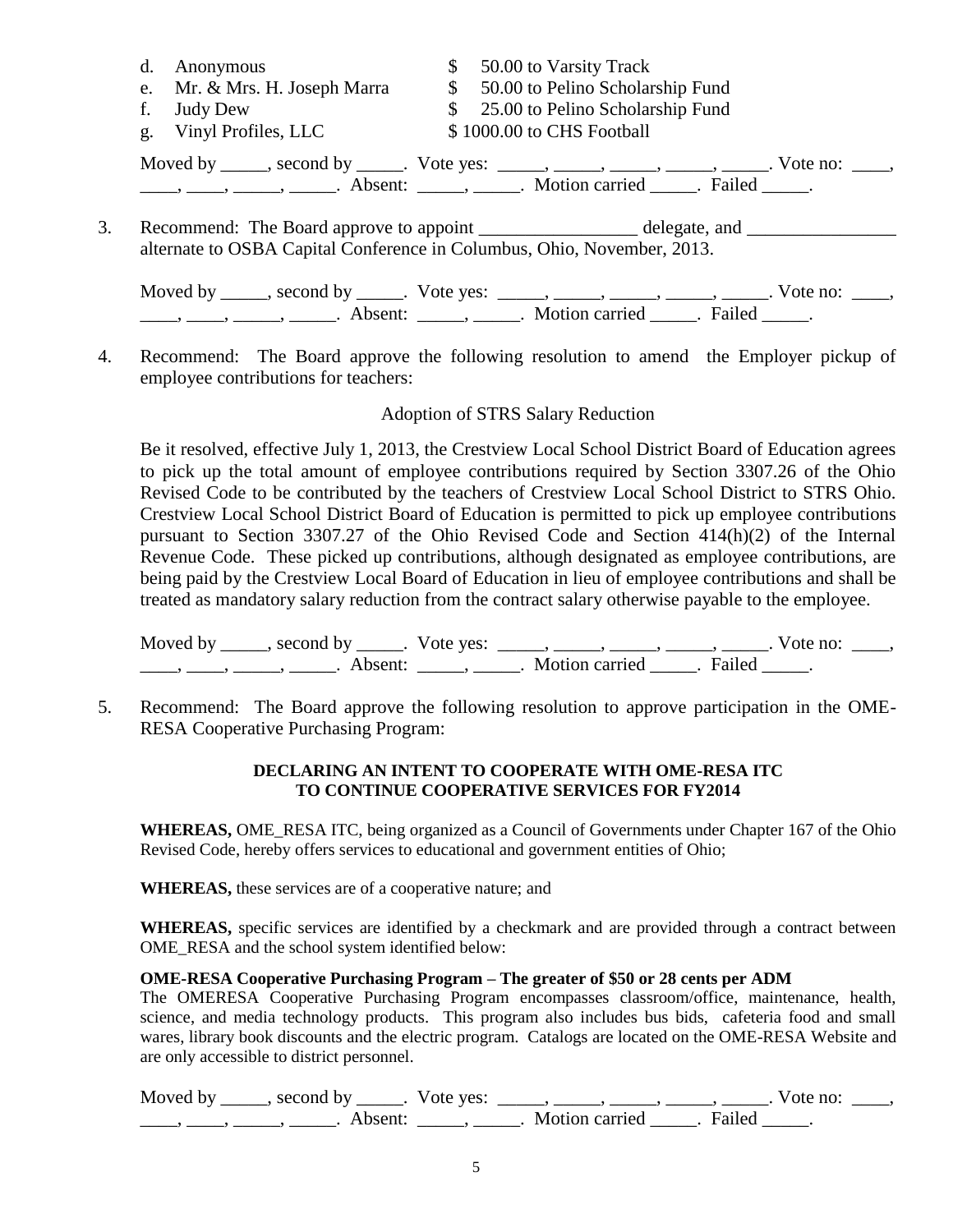## *Race To The Top:* Mr. Miller

# *Board Reports:*

| 1. | <b>Career Center Report</b>               | Mr. Garwood     |
|----|-------------------------------------------|-----------------|
| 2. | <b>Student Achievement Liaison Report</b> | Dr. Miller      |
|    | 3. Legislative Report                     | Mr. Garwood     |
| 4. | <b>Student Board Member Report</b>        | Alexis Marnejon |

## *Board Committee Reports:*

| 1. Buildings & Grounds | Mr. Garwood   |
|------------------------|---------------|
| 2. Athletic Council    | Mr. Simmons   |
| 3. Personnel           | Mr. Vollnogle |
| 4. Finance Audit       | Mr. Simmons   |
| 5. Policy              | Mr. Simmons   |
| 6. Communications      | Mr. Weikart   |
| 7. Insurance           | Mr. Vollnogle |

## *Administrative Reports:*

|    | <b>Elementary School</b> | Mrs. Dangerfield     |
|----|--------------------------|----------------------|
| 2. | Middle School            | Mr. Richardson       |
| 3. | High School              | Mrs. Dickson         |
| 4. | <b>Special Education</b> | Mr. Hill             |
| 5. | Athletic                 | Mr. Cusick/Mrs. Sapp |
| 6. | Lunchroom                | Mrs. Peddicord       |
| 7. | Technology               | Mr. Miller           |
| 8. | Transportation           | Mr. Floor            |
| 9. | Maintenance              | Mr. Radman           |
|    |                          |                      |

## **Superintendent's Report:** Mr. Dilling

## *Superintendent's Requests/Recommendations not included in Consent Agenda:*

- 1. Announcement: Public comments and suggestions are requested for the use of Title VI-B and Pre-School Handicap Student grant funds. Suggestions and comments should be sent in writing to John A. Dilling, Superintendent, Crestview Local Schools, 44100 Crestview Road, Suite A, Columbiana, Ohio 44408 by June 30, 2013.
- 2. Request: The Board approve a resolution of support to request the State Department of Education to grant an operational waiver of ORC 3306.01 (A) (2) and 3313.48 Minimum School Year Standards. This waiver will permit the Crestview Local School District to plan three additional professional development days for the 2013-14 school year. The dates requested for professional development are as follows:

| October 18, 2013                                                                | November $8, 2013$                                     | April 4, 2014          |
|---------------------------------------------------------------------------------|--------------------------------------------------------|------------------------|
| Moved by ______, second by ______. Vote yes: ______, _____, _____, _____, _____ | Absent: _____, ______. Motion carried ______. Failed . | . Vote no: $\_\_\_\$ . |